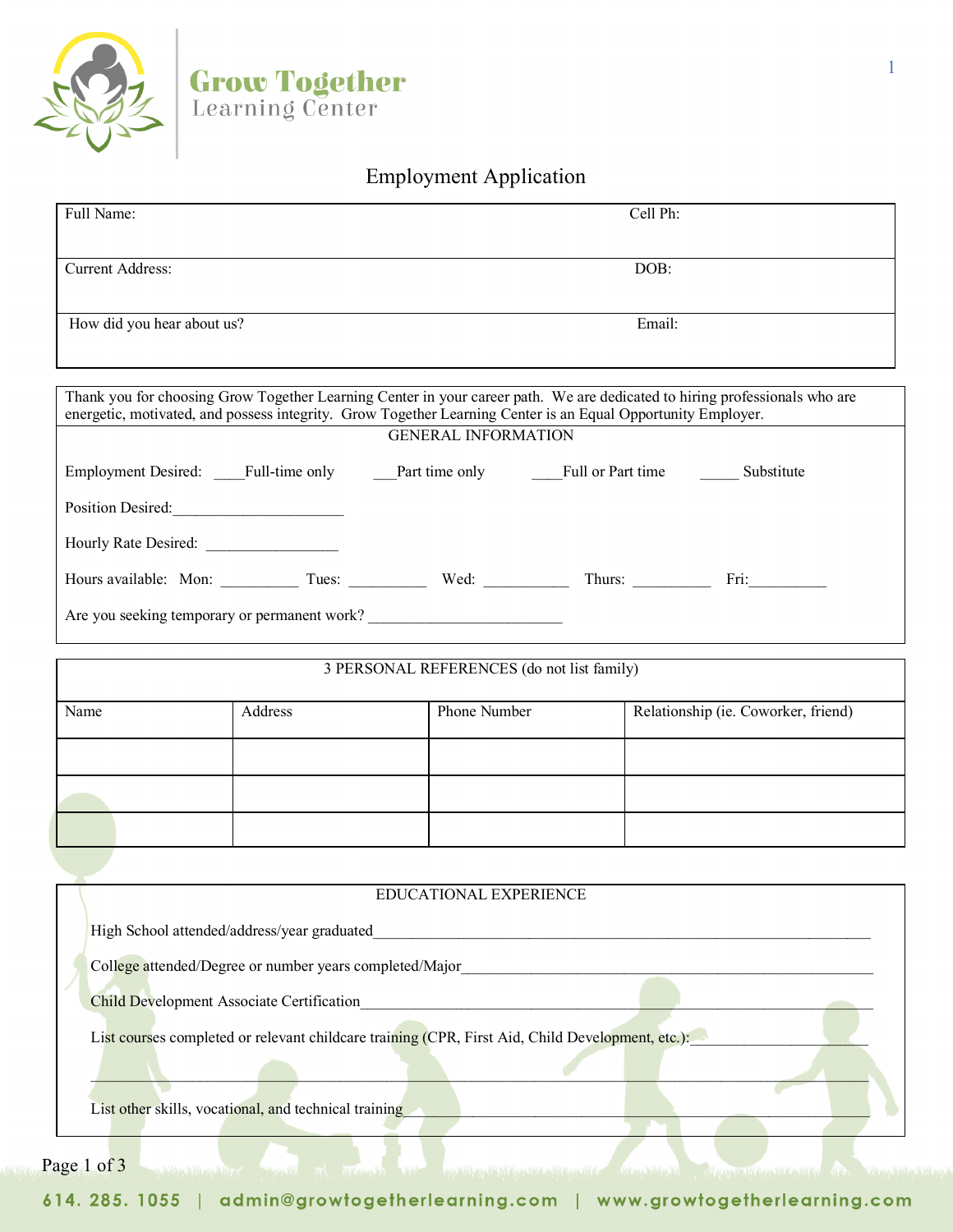| EMPLOYMENT HISTORY (begin with most recent) |  |  |  |  |  |  |
|---------------------------------------------|--|--|--|--|--|--|
| Reason for leaving                          |  |  |  |  |  |  |
|                                             |  |  |  |  |  |  |
|                                             |  |  |  |  |  |  |
|                                             |  |  |  |  |  |  |
|                                             |  |  |  |  |  |  |
|                                             |  |  |  |  |  |  |
|                                             |  |  |  |  |  |  |
|                                             |  |  |  |  |  |  |
|                                             |  |  |  |  |  |  |
|                                             |  |  |  |  |  |  |
|                                             |  |  |  |  |  |  |
|                                             |  |  |  |  |  |  |
|                                             |  |  |  |  |  |  |
|                                             |  |  |  |  |  |  |

OFFENSES – Criminal background checks will be conducted on all applicants.

\_\_\_\_\_\_\_\_\_\_\_\_\_\_\_\_\_\_\_\_\_\_\_\_\_\_\_\_\_\_\_\_\_\_\_\_\_\_\_\_\_\_\_\_\_\_\_\_\_\_\_\_\_\_\_\_\_\_\_\_\_\_\_\_\_\_\_\_\_\_\_\_\_\_\_\_\_\_\_\_\_\_\_\_\_\_\_\_\_\_\_\_\_\_\_\_\_\_\_\_\_\_\_\_\_\_

\_\_\_\_\_\_\_\_\_\_\_\_\_\_\_\_\_\_\_\_\_\_\_\_\_\_\_\_\_\_\_\_\_\_\_\_\_\_\_\_\_\_\_\_\_\_\_\_\_\_\_\_\_\_\_\_\_\_\_\_\_\_\_\_\_\_\_\_\_\_\_\_\_\_\_\_\_\_\_\_\_\_\_\_\_\_\_\_\_\_\_\_\_\_\_\_\_\_\_\_\_\_\_\_\_\_

\_\_\_\_\_\_\_\_\_\_\_\_\_\_\_\_\_\_\_\_\_\_\_\_\_\_\_\_\_\_\_\_\_\_\_\_\_\_\_\_\_\_\_\_\_\_\_\_\_\_\_\_\_\_\_\_\_\_\_\_\_\_\_\_\_\_\_\_\_\_\_\_\_\_\_\_\_\_\_\_\_\_\_\_\_\_\_\_\_\_\_\_\_\_\_\_\_\_\_\_\_\_\_\_\_\_

Have you ever pled guilty, no contest or been convicted of any criminal offense? If yes, explain:

Has a report of child maltreatment ever been made against you? If yes, explain:

Has a court ever denied parental, custodial, or visitation rights as a result of neglect or abuse of a child? If yes, explain:

While employed in a childcare program, have you ever been the subject of disciplinary action or been responsible for a child care facility receiving an administrative or disciplinary action? If yes, explain:\_\_\_\_\_\_\_\_\_\_\_\_\_\_\_\_\_\_\_\_\_\_\_\_\_\_\_\_\_\_\_\_\_\_\_\_\_\_\_\_\_\_\_\_\_\_\_

\_\_\_\_\_\_\_\_\_\_\_\_\_\_\_\_\_\_\_\_\_\_\_\_\_\_\_\_\_\_\_\_\_\_\_\_\_\_\_\_\_\_\_\_\_\_\_\_\_\_\_\_\_\_\_\_\_\_\_\_\_\_\_\_\_\_\_\_\_\_\_\_\_\_\_\_\_\_\_\_\_\_\_\_\_\_\_\_\_\_\_\_\_\_\_\_\_\_\_\_\_\_\_\_\_\_